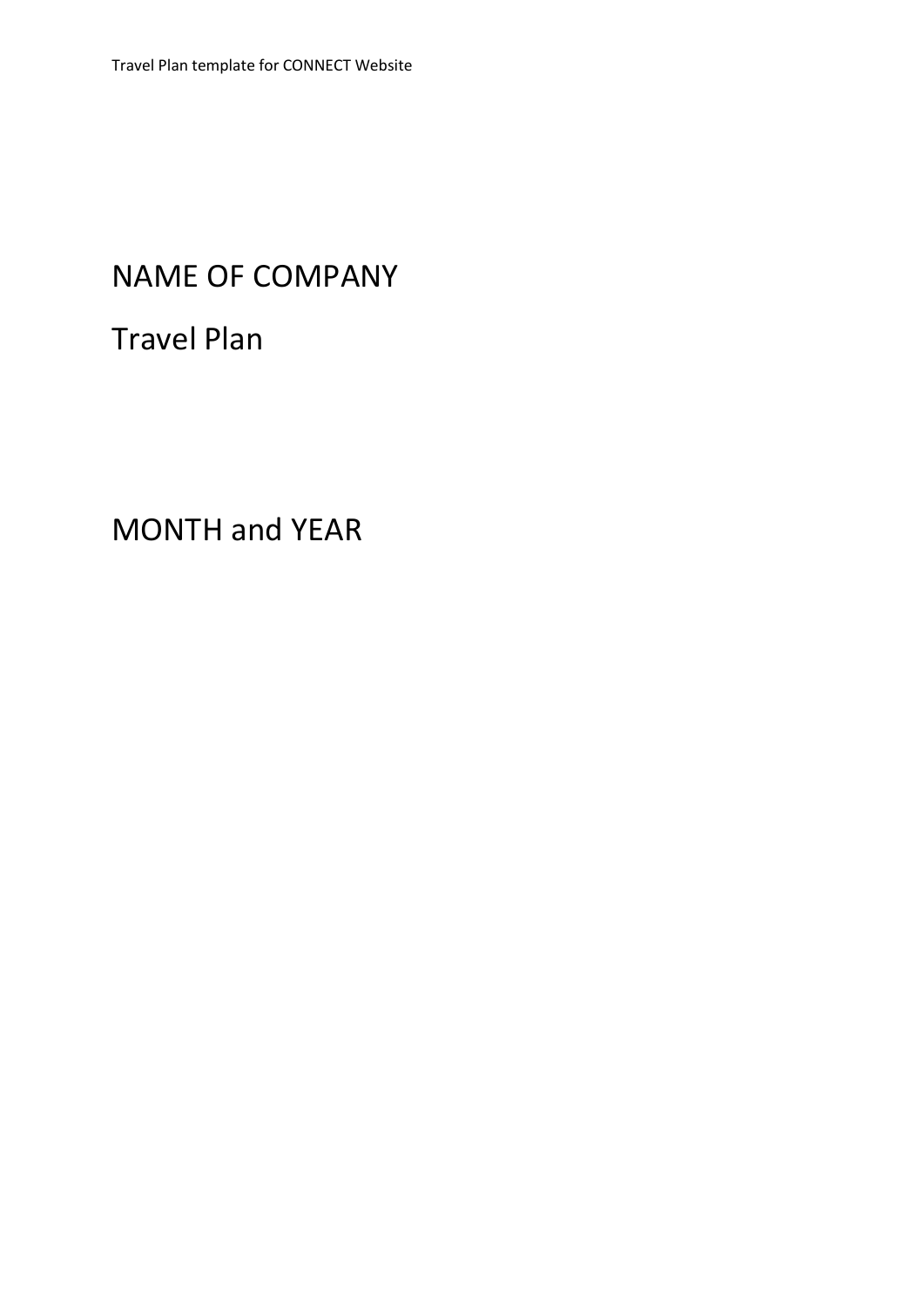## **CONTENTS**

Executive Policy Statement

- 1 Introduction
- 2 Roles and Responsibilities
- 3 Current Travel Patterns, travel issues and site assessment
- 4 Objectives
- 5 Targets
- 6 Actions
- 7 Monitoring and Evaluation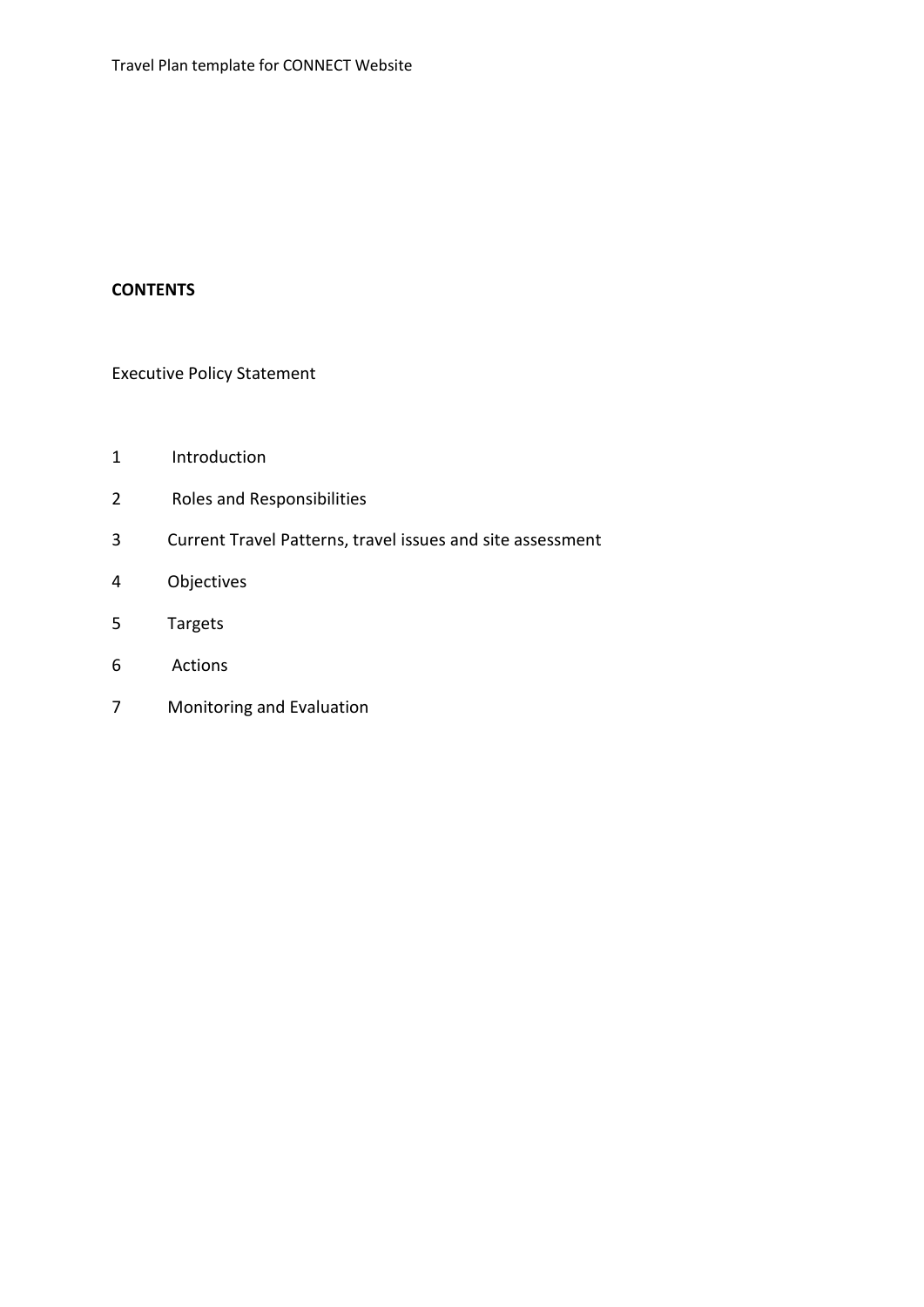#### **Exec Policy Statement**

- This should be a clear short, positive statement of intent
- What is the organisations commitment?
- Agreement with all senior management and exec board
- Should be signed by Senior Authority

### **1 Introduction**

### 1.1 Background Information

- What are Travel Plans for?
- Relevant Transport policy
- Relevant Health policy
- Local Transport Policy

### 1.2 Organisation Context

- Site Location
- Onsite activities

### 1.3 Reasons for a Travel plan at (*ORGANISATIONS NAME)*

This is where you include a list of motivators, this could include:

- Parking issues
- Health and well-being of your employees
- Environmental Concerns
- Planning permissions
- Access to the site issues
- Any current travel issues

### **2 Roles and Responsibilities**

- Will there be a Travel Plan Co-ordinator to assist in the Travel Plan Co-ordination?
- Will there be a Working Travel Plan steering group? If so how often will they be held?
- List all those who have been involved in the Travel Plan development
- List the roles of those outside the organisation, for example bus operators

## **3 Current Travel Patterns**

- 3.1 Site Assessment
	- Location and Facilities
	- Description of the site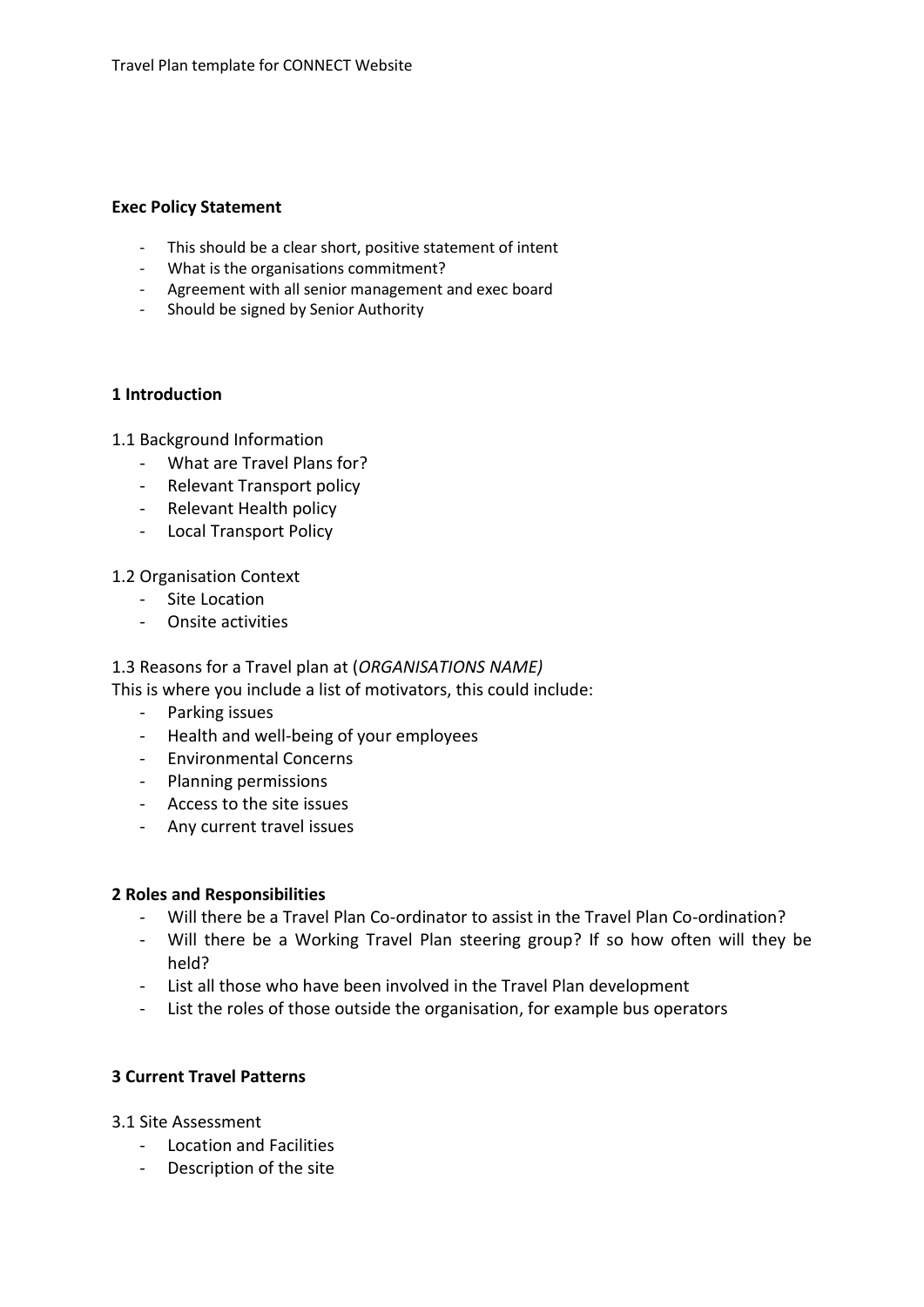Travel Plan template for CONNECT Website

- Description of the current facilities that encourage sustainable travel
- Assessment of site barriers to sustainable travel

### 3.2 Size of business

- Number of employees
- Number of visitors
- 3.3 Activity of business
	- Are there any developments planned for the site? If so explain

### **4 TRAVEL SURVEY**

- 4.1 What is the method?
	- How was the survey collected?
	- Size of the survey, Scope of the survey
	- % return of survey results

### 4.2 Current mode of transport

- Set out key findings from the survey
- Number of employees driving to work on their own
- Number of employees sharing a journey to work
- Number of employees walking to work
- Number of employees Cycling to work
- Number of employees catching public transport
- 4.3 Home Location of employees
	- How far do your employees live away from the Business?

### 4.4 Analysis of the Survey

- Which modes of transport could be promoted in light of the survey result

### **5 OBJECTIVES**

- What is the overall direction?
- What do you aim to achieve?

### **6 TARGETS**

- Targets should be set up to help achieve your targets
- Set your targets in a table with associated timescales